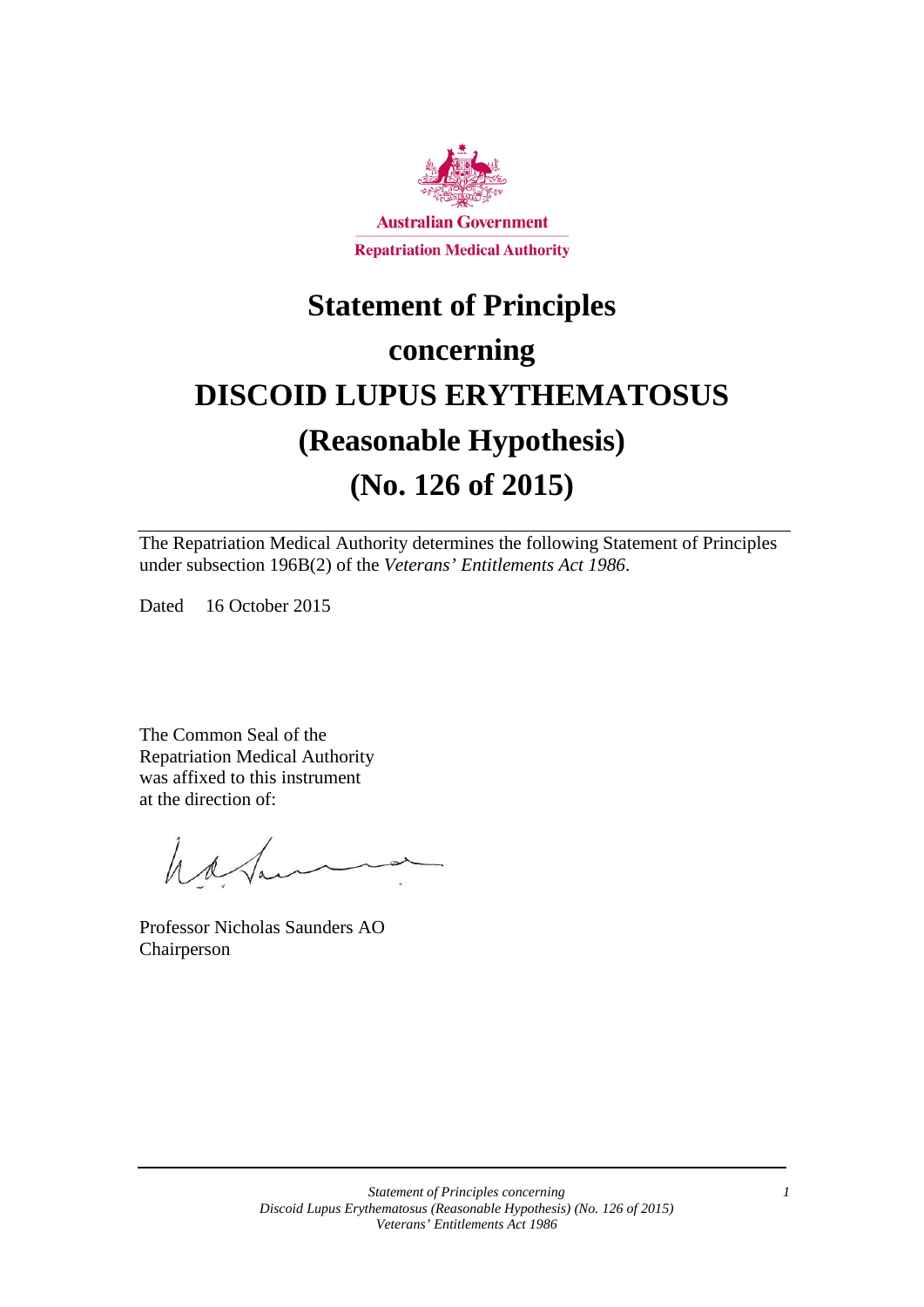### Contents

|             | 2  |                                                                                  |  |
|-------------|----|----------------------------------------------------------------------------------|--|
|             | 3  |                                                                                  |  |
|             | 4  |                                                                                  |  |
|             | 5  |                                                                                  |  |
|             | 6  | Kind of injury, disease or death to which this Statement of Principles relates 3 |  |
|             | 7  |                                                                                  |  |
|             | 8  |                                                                                  |  |
|             | 9  |                                                                                  |  |
|             | 10 | Factors referring to an injury or disease covered by another Statement of        |  |
|             |    |                                                                                  |  |
| $\sim$ $-1$ |    |                                                                                  |  |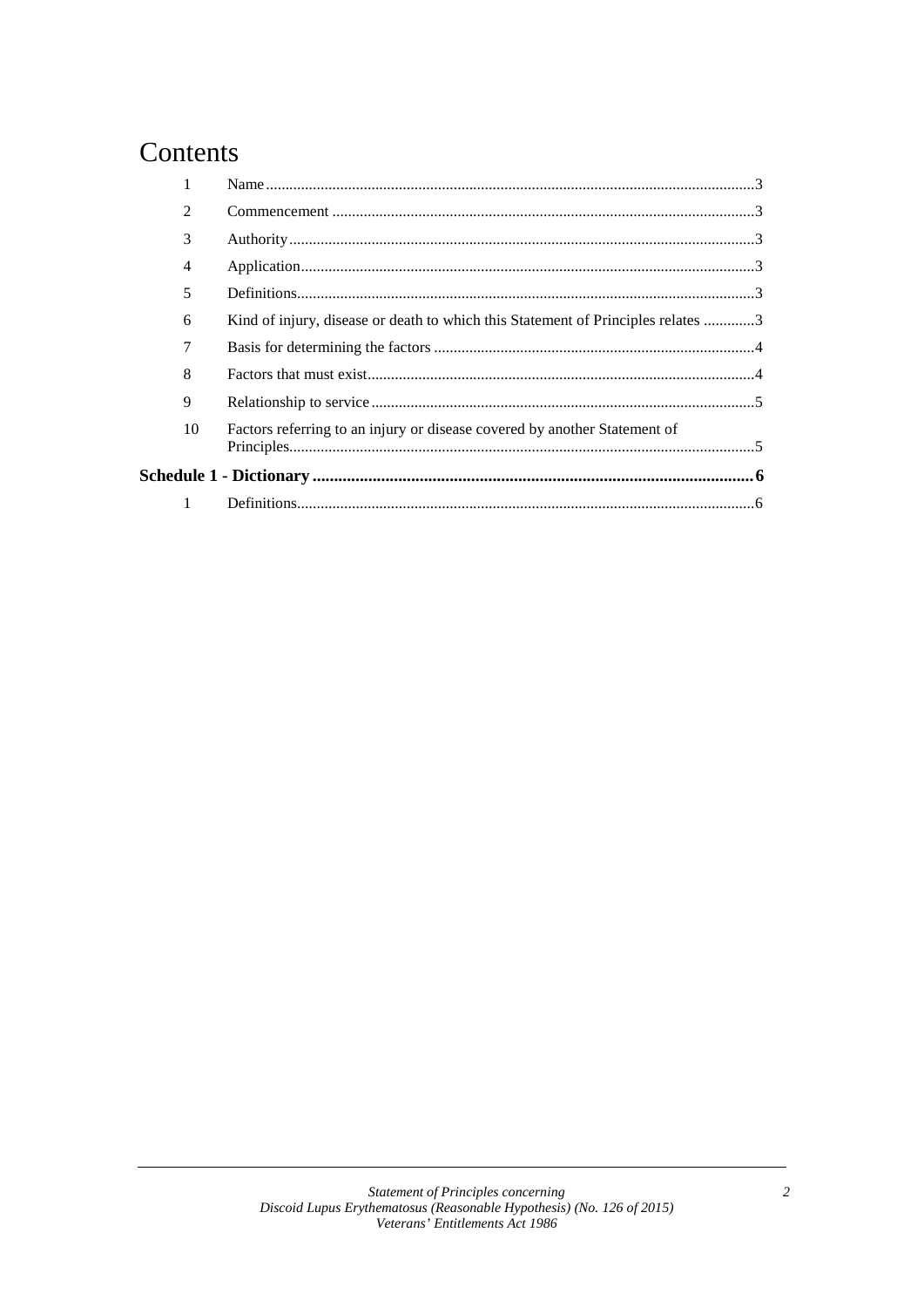#### **1 Name**

This is the Statement of Principles concerning *discoid lupus erythematosus (Reasonable Hypothesis)* (No. 126 of 2015).

#### **2 Commencement**

This instrument commences on 16 November 2015.

#### **3 Authority**

This instrument is made under subsection 196B(2) of the *Veterans' Entitlements Act 1986*.

#### **4 Application**

This instrument applies to a claim to which section 120A of the VEA or section 338 of the *Military Rehabilitation and Compensation Act 2004* applies.

#### **5 Definitions**

The terms defined in the Schedule 1 - Dictionary have the meaning given when used in this instrument.

#### **6 Kind of injury, disease or death to which this Statement of Principles relates**

(1) This Statement of Principles is about discoid lupus erythematosus and death from discoid lupus erythematosus.

#### *Meaning of discoid lupus erythematosus*

- (2) For the purposes of this Statement of Principles, discoid lupus erythematosus means:
	- (a) a form of chronic cutaneous lupus erythematosus that commonly presents with erythematous, scaly plaques which often heal with scarring and atrophy; and
	- (b) excludes systemic lupus erythematosus.
- (3) While discoid lupus erythematosus attracts ICD-10-AM code L93.0, in applying this Statement of Principles the meaning of discoid lupus erythematosus is that given in subsection (2).
- (4) For subsection (3), a reference to an ICD-10-AM code is a reference to the code assigned to a particular kind of injury or disease in *The International Statistical Classification of Diseases and Related Health Problems*, *Tenth Revision, Australian Modification* (ICD-10-AM), Ninth Edition, effective date of 1 July 2015, copyrighted by the Independent Hospital Pricing Authority, ISBN 978-1-76007-020-5.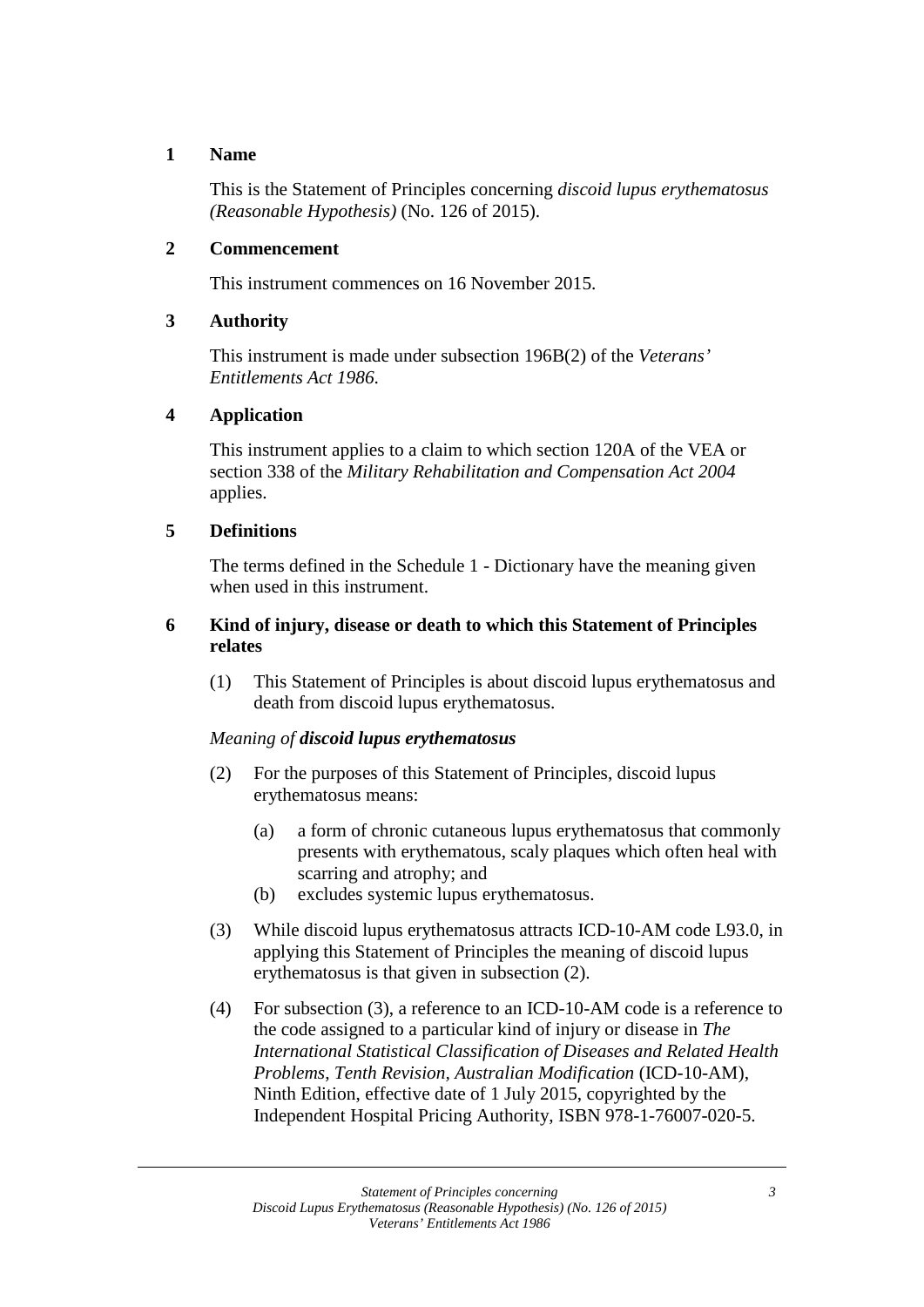#### *Death from discoid lupus erythematosus*

(5) For the purposes of this Statement of Principles, discoid lupus erythematosus, in relation to a person, includes death from a terminal event or condition that was contributed to by the person's discoid lupus erythematosus.

Note: *terminal event* is defined in the Schedule 1 – Dictionary.

#### **7 Basis for determining the factors**

The Repatriation Medical Authority is of the view that there is sound medical-scientific evidence that indicates that discoid lupus erythematosus and death from discoid lupus erythematosus can be related to relevant service rendered by veterans, members of Peacekeeping Forces, or members of the Forces under the VEA, or members under the MRCA.

Note: *relevant service* is defined in the Schedule 1 – Dictionary.

#### **8 Factors that must exist**

At least one of the following factors must as a minimum exist before it can be said that a reasonable hypothesis has been raised connecting discoid lupus erythematosus or death from discoid lupus erythematosus with the circumstances of a person's relevant service:

- (1) being exposed to sunlight or ultraviolet light at a level sufficient to induce erythema at least 24 hours, but not more than 30 days, before the clinical onset of discoid lupus erythematosus;
- (2) being treated with a class of drug from the specified list of classes of drugs at the time of the clinical onset of discoid lupus erythematosus;

Note: *specified list of classes of drugs* is defined in the Schedule 1 - Dictionary.

(3) having an injury to the skin at the affected site within the 30 days before the clinical onset of discoid lupus erythematosus;

Note: *injury to the skin* is defined in the Schedule 1 - Dictionary.

- (4) having hormone replacement therapy with an oestrogen for at least the two years before the clinical onset of discoid lupus erythematosus;
- (5) being exposed to sunlight or ultraviolet light at a level sufficient to induce erythema at least 24 hours, but not more than 30 days, before the clinical worsening of discoid lupus erythematosus;
- (6) being treated with a class of drug from the specified list of classes of drugs at the time of the clinical worsening of discoid lupus erythematosus;

Note: *specified list of classes of drugs* is defined in the Schedule 1 - Dictionary.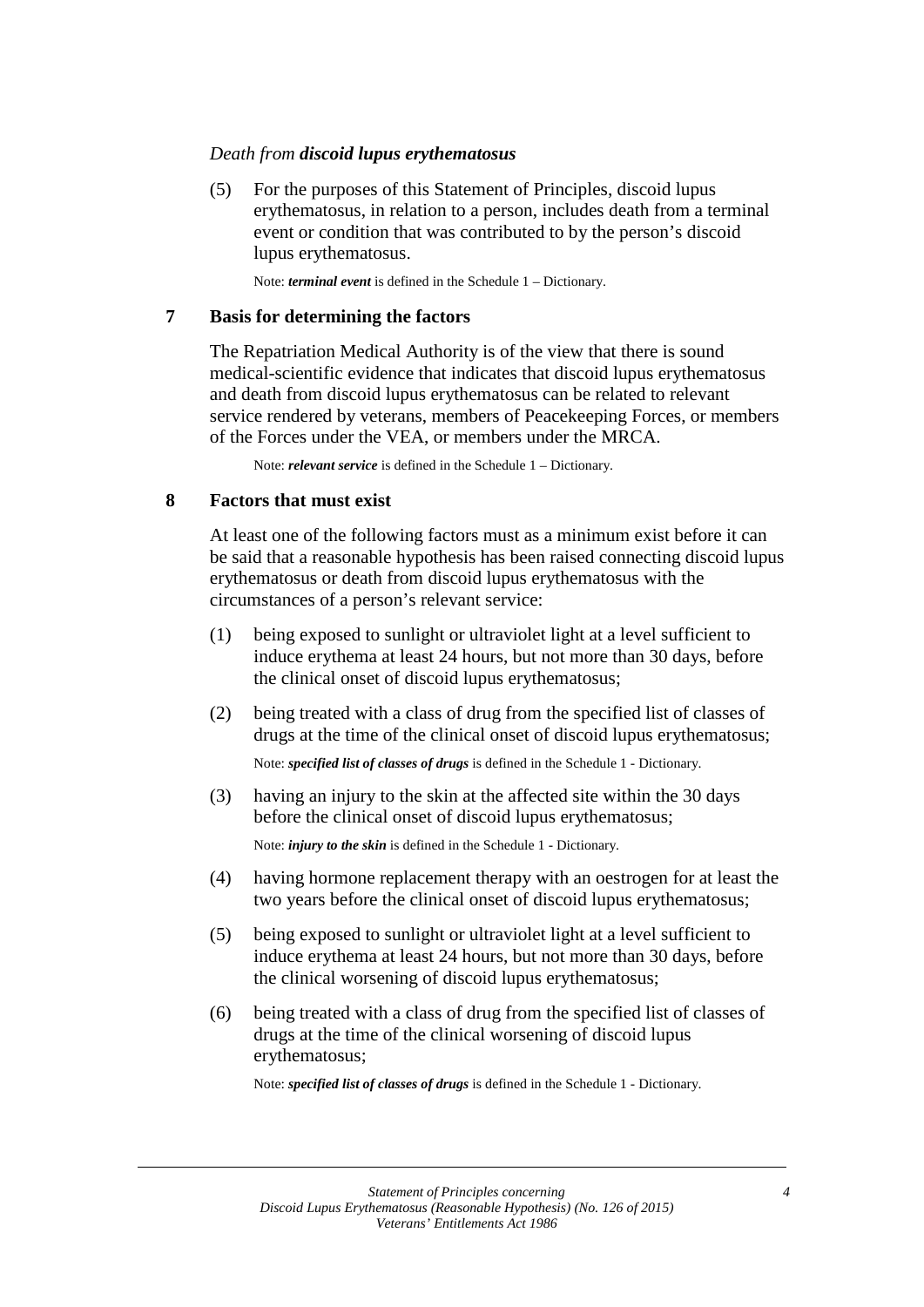(7) having an injury to the skin at the affected site within the 30 days before the clinical worsening of discoid lupus erythematosus;

Note: *injury to the skin* is defined in the Schedule 1 - Dictionary.

(8) where smoking has not ceased before the clinical worsening of discoid lupus erythematosus, smoking at least ten pack-years of cigarettes, or the equivalent thereof in other tobacco products, before the clinical worsening of discoid lupus erythematosus;

```
Note: pack-years of cigarettes, or the equivalent thereof in other tobacco products is defined
in the Schedule 1 - Dictionary.
```
(9) inability to obtain appropriate clinical management for discoid lupus erythematosus.

#### **9 Relationship to service**

- (1) The existence in a person of any factor referred to in section 8, must be related to the relevant service rendered by the person.
- (2) The factors set out in subsections 8(5) to 8(9) apply only to material contribution to, or aggravation of, discoid lupus erythematosus where the person's discoid lupus erythematosus was suffered or contracted before or during (but did not arise out of) the person's relevant service.

#### **10 Factors referring to an injury or disease covered by another Statement of Principles**

In this Statement of Principles:

- (1) if a factor referred to in section 8 applies in relation to a person; and
- (2) that factor refers to an injury or disease in respect of which a Statement of Principles has been determined under subsection 196B(2) of the VEA;

then the factors in that Statement of Principles apply in accordance with the terms of that Statement of Principles as in force from time to time.